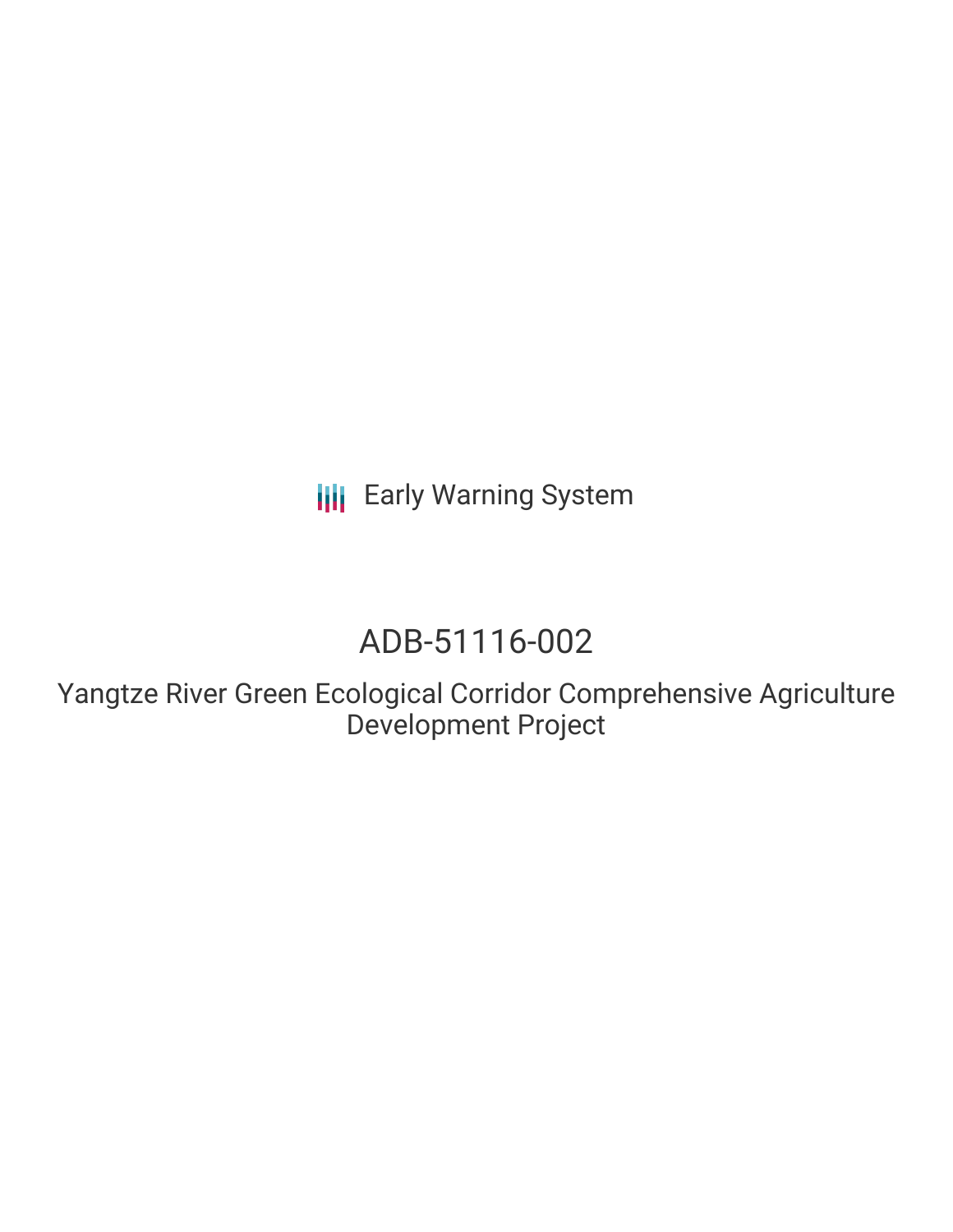

#### **Quick Facts**

| <b>Countries</b>               | China                                             |
|--------------------------------|---------------------------------------------------|
| <b>Specific Location</b>       | Chongqing, Guizhou, Hubei, Hunan, Sichuan, Yunnan |
| <b>Financial Institutions</b>  | Asian Development Bank (ADB)                      |
| <b>Status</b>                  | Approved                                          |
| <b>Bank Risk Rating</b>        | B                                                 |
| <b>Voting Date</b>             | 2018-11-16                                        |
| <b>Borrower</b>                | People's Republic of China                        |
| <b>Sectors</b>                 | Agriculture and Forestry, Climate and Environment |
| Investment Type(s)             | Loan                                              |
| <b>Investment Amount (USD)</b> | \$300.00 million                                  |
| <b>Loan Amount (USD)</b>       | \$300.00 million                                  |
| <b>Project Cost (USD)</b>      | $$506.80$ million                                 |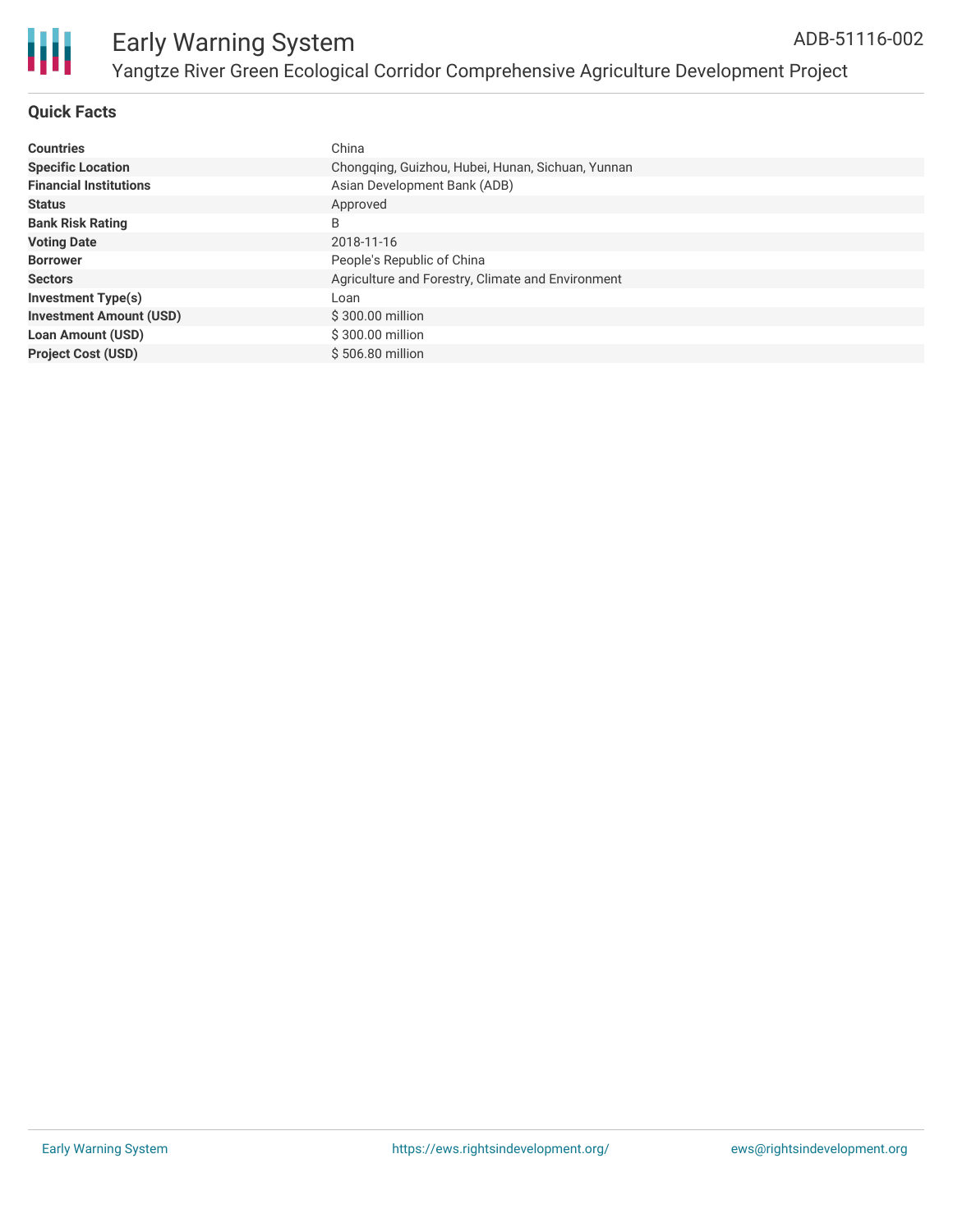

#### **Project Description**

According to the bank document, the proposed project will strengthen rural livelihoods, especially the rural poor who rely most on natural resources as the basis for their primary source of income, to modernize their agriculture production systems and minimize environmental degradation and nonpoint source (NPS) pollution.

The proposed project will be implemented in five provinces and one municipality in the upper and middle reaches of the Yangtze River Basin, notably Yunnan, Sichuan, Guizhou, Chongqing, Hunan, and Hubei. The project area consists of 48 counties, which are characterized by the prevalence of low and medium agriculture productivity; high risk and occurrence of soil erosion; high levels of agriculture NPS pollution; lack of irrigation systems; limited farm access roads; and are in need for modernization and were selected for inclusion in the project based on geographical, financial, environmental and social criteria.

The project will have three outputs: (i) Modern farming systems applied; (ii) agriculture nonpoint source pollution reduced; and (iii) institutional capacity and coordination strengthened. These outputs will result in the following outcome: sustainable and modern agriculture production systems established in the participating project provinces. The project will be aligned with the following impact: improved environmental protection, rehabilitation, and management of the Yangtze River.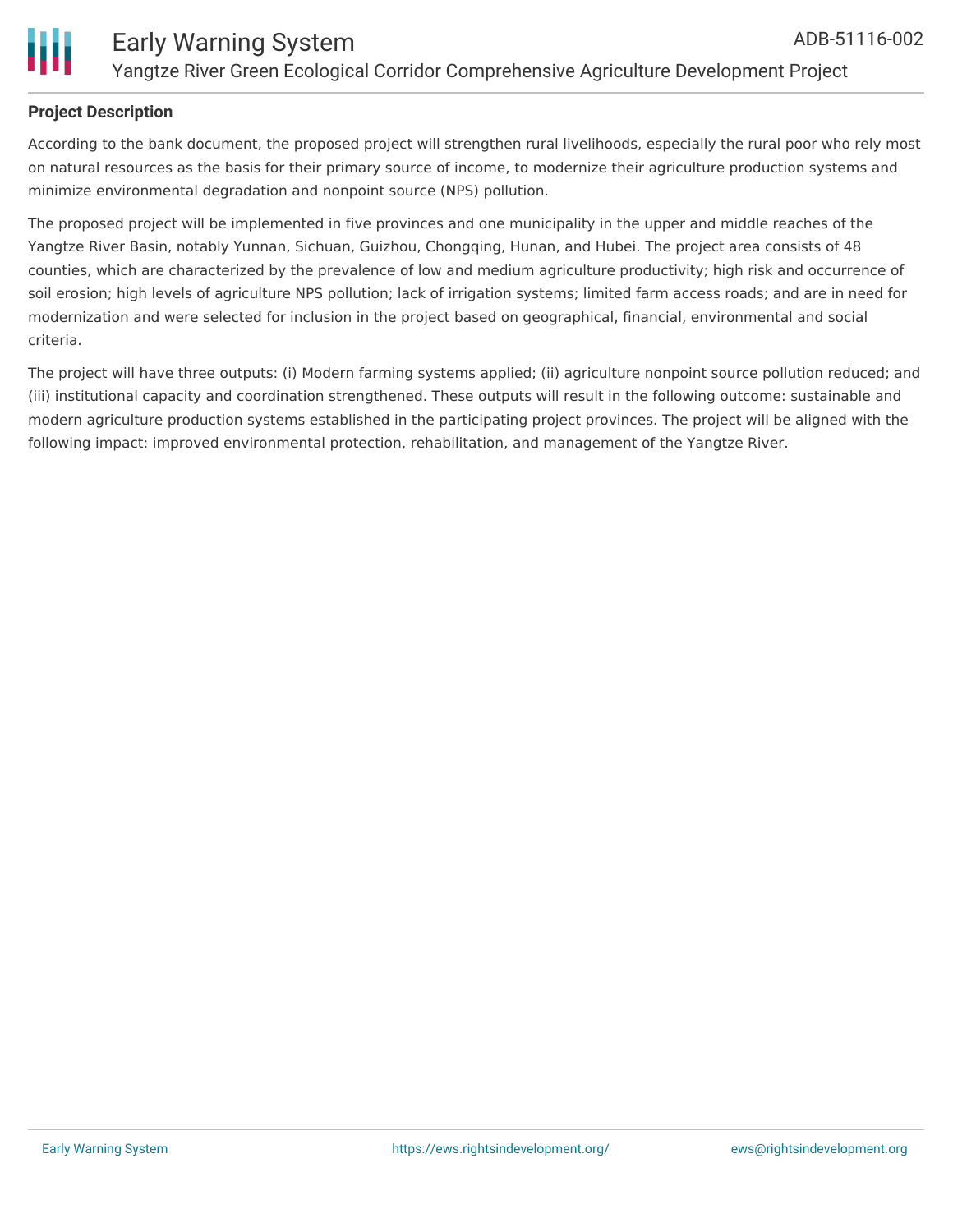#### **Investment Description**

Asian Development Bank (ADB)

#### **Loan 3740-PRC: Yangtze River Green Ecological Corridor Comprehensive Agriculture Development (ADB)** US\$ 300.00 million

**Counterpart** US\$ 206.80 million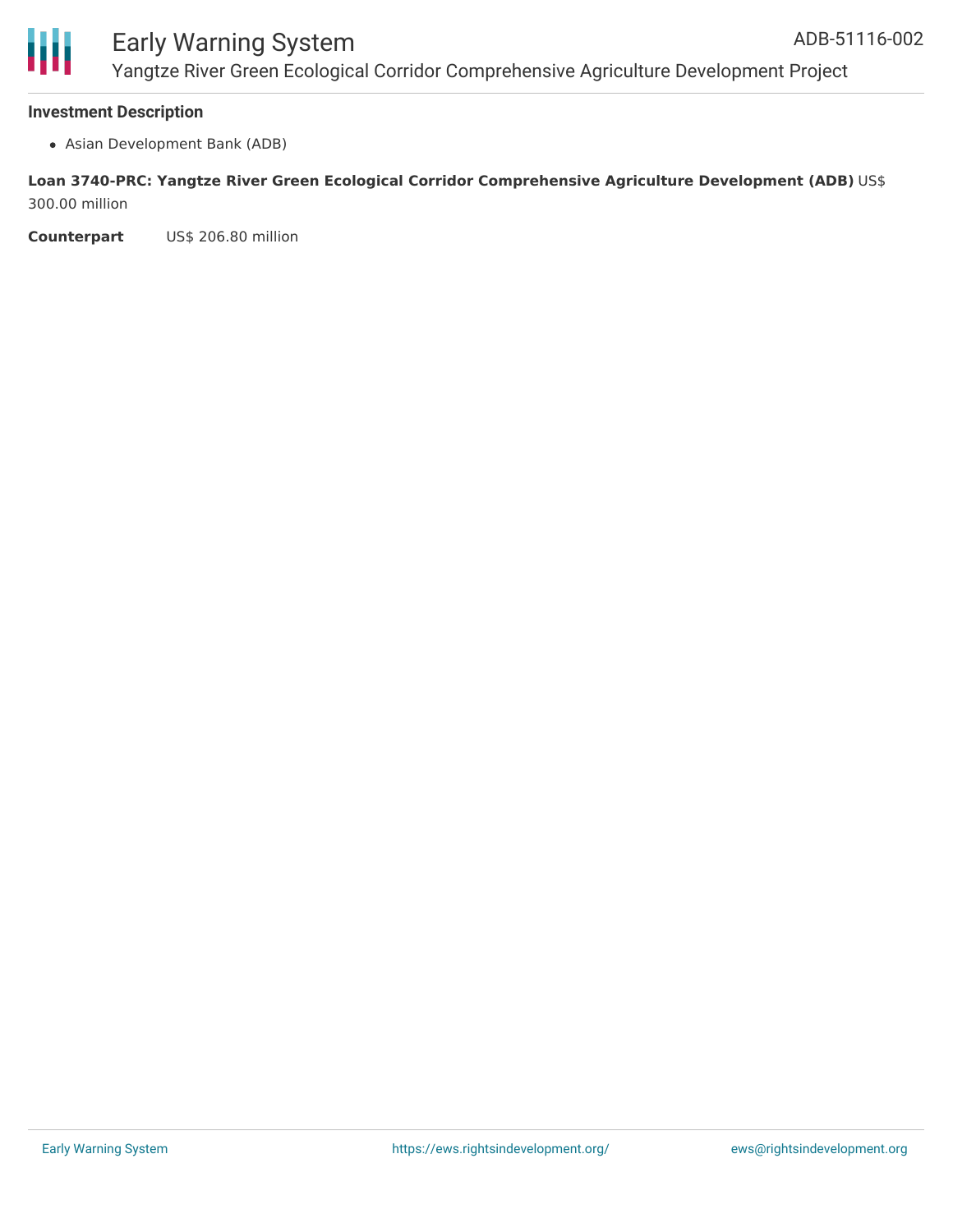

#### **Contact Information**

**Responsible ADB Division** Environment, Natural Resources & Agriculture Division, EARD

**Executing Agencies**

#### **Farmland Construction and Management Department, Ministry of Agriculture and Rural Affairs**

No.11 Nongzhanguan Nanli, Chaoyang District, Beijing

#### **ACCOUNTABILITY MECHANISM OF ADB**

The Accountability Mechanism is an independent complaint mechanism and fact-finding body for people who believe they are likely to be, or have been, adversely affected by an Asian Development Bank-financed project. If you submit a complaint to the Accountability Mechanism, they may investigate to assess whether the Asian Development Bank is following its own policies and procedures for preventing harm to people or the environment. You can learn more about the Accountability Mechanism and how to file a complaint at: http://www.adb.org/site/accountability-mechanism/main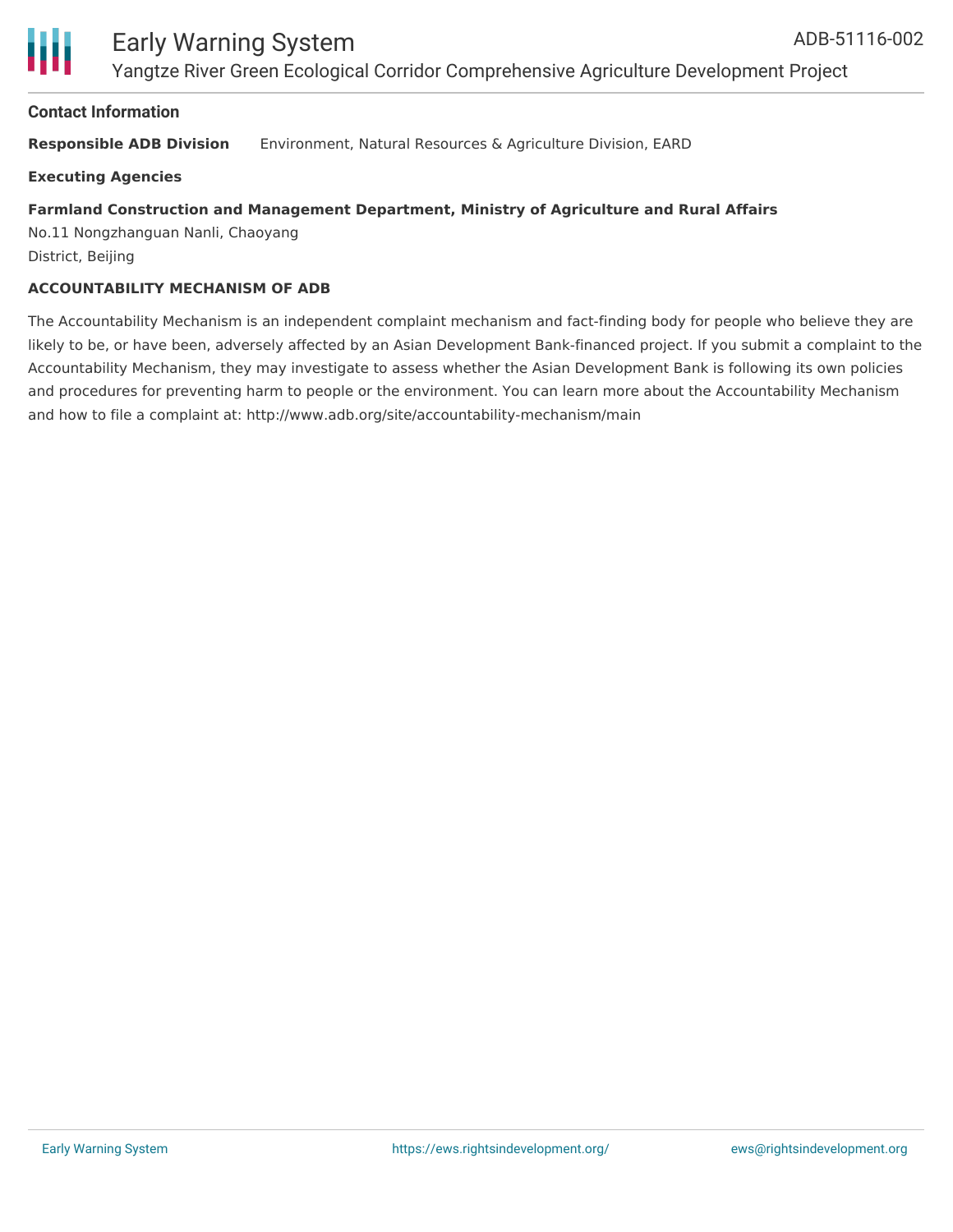

### Early Warning System

Yangtze River Green Ecological Corridor Comprehensive Agriculture Development Project

#### **Bank Documents**

- Project [Disclosure](https://ewsdata.rightsindevelopment.org/files/documents/02/ADB-51116-002.pdf) PDF [\[Original](https://www.adb.org/printpdf/projects/51116-002/main) Source]
- Yangtze River Green Ecological Corridor [Comprehensive](https://ewsdata.rightsindevelopment.org/files/documents/02/ADB-51116-002_GQPlkse.pdf) Agriculture Development Project: Draft Initial [\[Original](https://www.adb.org/projects/documents/prc-51116-002-iee) Source]
- Yangtze River Green Ecological Corridor [Comprehensive](https://ewsdata.rightsindevelopment.org/files/documents/02/ADB-51116-002_Czv5edg.pdf) Agriculture Development Project: Initial Pover [Original Source]
- Yangtze River Green Ecological Corridor [Comprehensive](https://ewsdata.rightsindevelopment.org/files/documents/02/ADB-51116-002_hRmeeZZ.pdf) Agriculture Development: Due Diligence Report [Original Source]
- Yangtze River Green Ecological Corridor [Comprehensive](https://ewsdata.rightsindevelopment.org/files/documents/02/ADB-51116-002_5Z7gCCs.pdf) Agriculture Development: Ethnic Minorities Dev [Original Source]